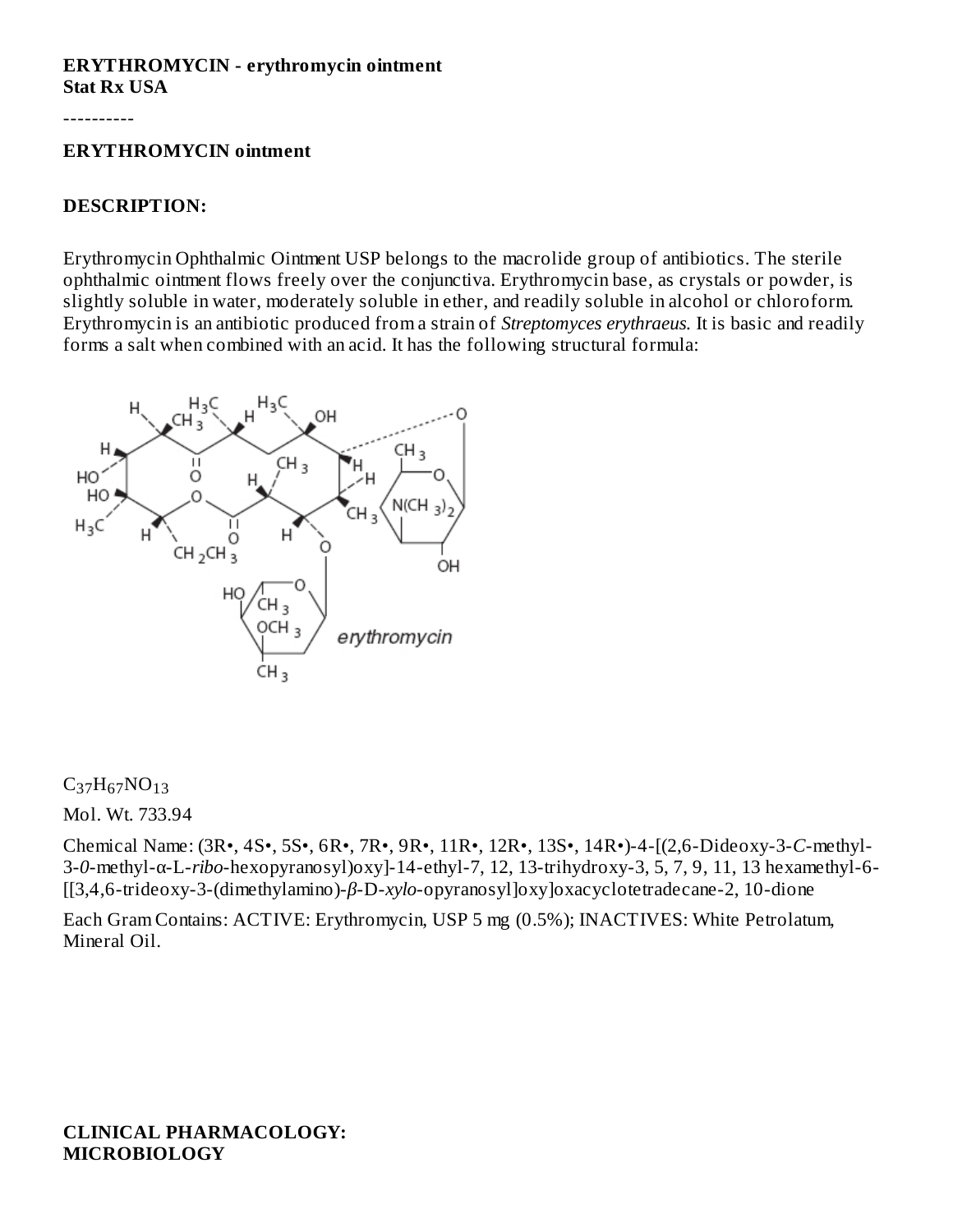Erythromycin inhibits protein synthesis without affecting nucleic acid synthesis. Erythromycin is usually active against the following organisms *in vitro* and in clinical infections: *Streptococcus pyogenes* (group A β-hemolytic), Alpha-hemolytic streptococci (viridans group); *Staphylococcus aureus,* including penicillinase-producing strains (methicillin-resistant staphylococci are uniformly resistant to erythromycin); *Streptococcus pneumoniae; Mycoplasma pneumoniae* (Eaton Agent, PPLO); *Haemophilus influenzae* (not all strains of this organism are susceptible at the erythromycin concentrations ordinarily achieved); *Treponema pallidum; Corynebacterium diphtheriae; Neisseria gonorrhoeae; Chlamydia trachomatis.*

# **INDICATIONS AND USAGE:**

For the treatment of superficial ocular infections involving the conjunctiva and/or cornea caused by organisms susceptible to erythromycin.

For prophylaxis of ophthalmia neonatorum due to *N. gonorrhoeae* or *C. trachomatis*.

The effectiveness of erythromycin in the prevention of ophthalmia caused by penicillinase-producing *N. gonorrhoeae* is not established.

For infants born to mothers with clinically apparent gonorrhea, intravenous or intramuscular injections of aqueous crystalline penicillin G should be given; a single dose of 50,000 units for term infants or 20,000 units for infants of low birth weight. Topical prophylaxis alone is inadequate for these infants.

# **CONTRAINDICATIONS:**

This drug is contraindicated in patients with a history of hypersensitivity to erythromycin.

# **PRECAUTIONS:**

#### **General**

The use of antimicrobial agents may be associated with the overgrowth of non-susceptible organisms including fungi; in such a case, antibiotic administration should be stopped and appropriate measures taken.

#### **Information for Patients:**

Avoid contaminating the tip of container with material from the eye, fingers or other source.

#### **Carcinogenesis, mutagenesis, impairment of fertility:**

Two year oral studies conducted in rats with erythromycin did not provide evidence of tumorigenicity. Mutagenicity studies have not been conducted. No evidence of impaired fertility or harm to the fetus that appeared related to erythromycin was reported in these studies.

# **Pregnancy:**

Pregnancy Category B.

Reproduction studies have been performed in rats, mice, and rabbits using erythromycin and its various salts and esters, at doses that were several multiples of the usual human dose. There are, however, no adequate and well-controlled studies in pregnant women. Because animal reproductive studies are not always predictive of human response, the erythromycins should be used during pregnancy only if clearly needed.

# **Nursing Mothers:**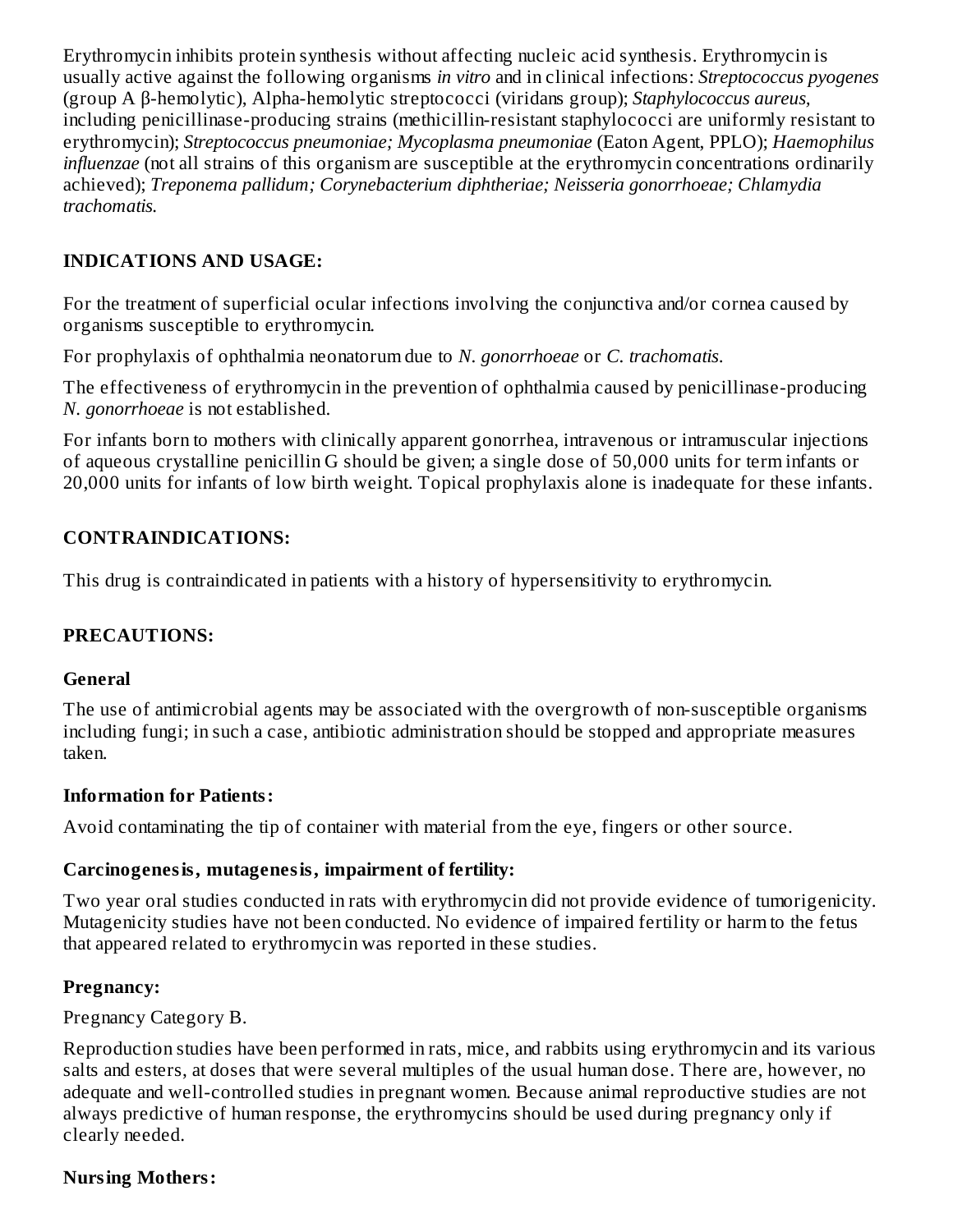Caution should be exercised when erythromycin is administered to a nursing woman.

# **Pediatric Us e:**

See INDICATIONS AND USAGE and DOSAGE AND ADMINISTRATION.

#### **ADVERSE REACTIONS:**

The most frequently reported adverse reactions are minor ocular irritations, redness and hypersensitivity reactions.

#### **DOSAGE AND ADMINISTRATION:**

In the treatment of superficial ocular infections, erythromycin ophthalmic ointment approximately 1 cm in length should be applied directly to the infected eye(s) up to six times daily, depending on the severity of the infection.

For prophylaxis of neonatal gonococcal or chlamydial ophthalmia, a ribbon of ointment approximately 1 cm in length should be instilled into each lower conjunctival sac. The ointment should not be flushed from the eye following instillation. A new tube should be used for each infant.

#### **HOW SUPPLIED:**

Erythromycin Ophthalmic Ointment USP, 0.5% is available in the following sizes:

 $1/8$  oz.  $(3.5 g)$  tamper-resistant tube  $-09234$ 

# **DO NOT USE IF CAP AND NECK RING ARE NOT INTACT.**

1 g tin container (in cartons of 50)

# **DO NOT USE IF BOTTOM RIDGE OF TUBE CAP IS EXPOSED.**

Storage

Store between 15°-30°C (59°-86°F).

KEEP OUT OF REACH OF CHILDREN.

Revised February 2007

Rx only

#### **PACKAGE LABEL - ERYTHROMYCIN OPHTHALMIC OINTMENT - 5mg, 3.5g**